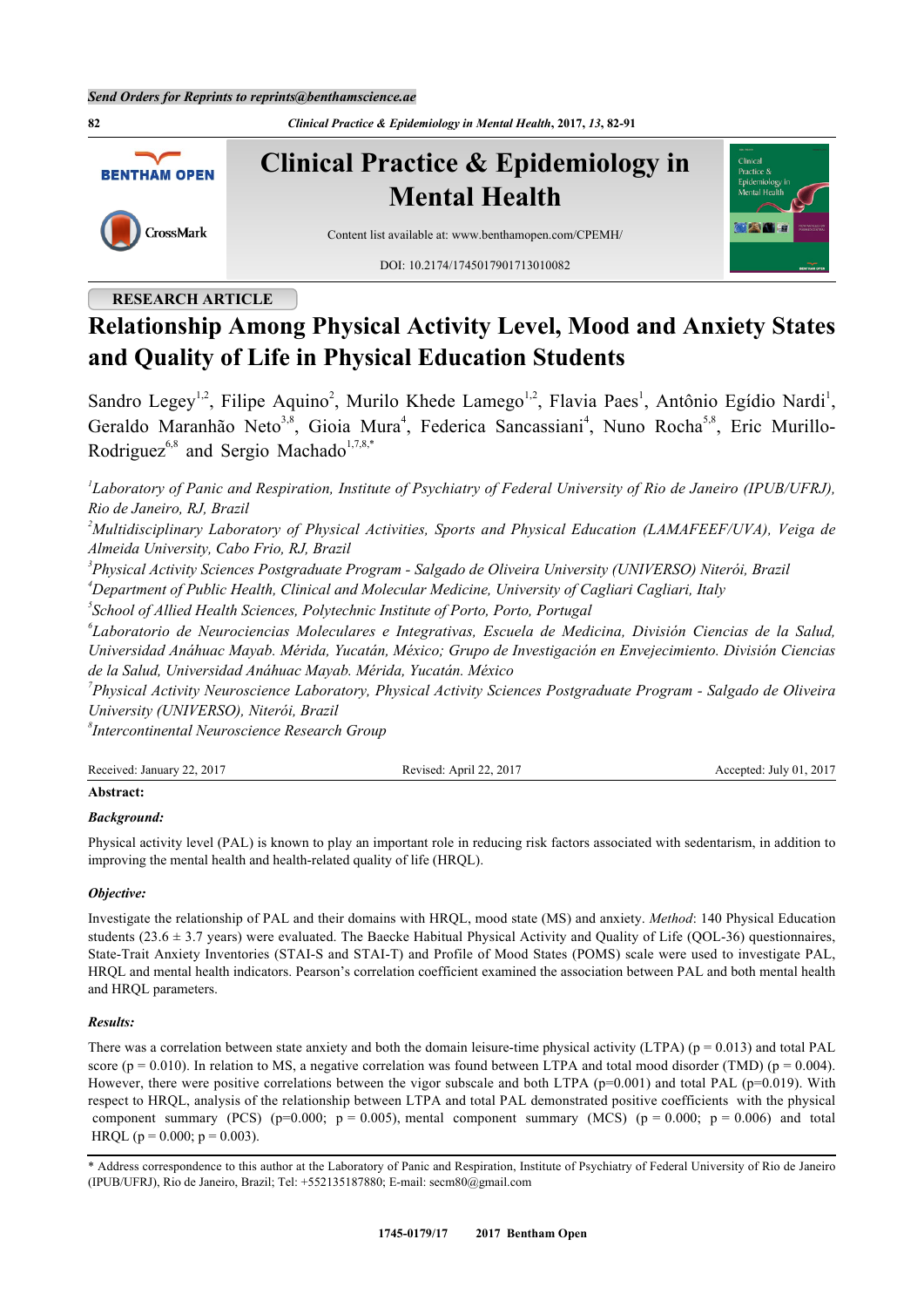#### *Conclusion:*

The findings suggest that the rise in LTPA was related to an increase in HRQL and MS. However, PAL was positively related to anxiety.

**Keywords:** Physical activity level, Leisure-time Physical activity, Anxiety, Mood state, Quality of life, Mental health.

#### **INTRODUCTION**

Factors associated with technological advances have increasingly distanced individuals from physical activity, given that people are performing fewer tasks, which tend to be facilitated and mediated by technological devices [\[1](#page-6-0)]. This problem is one of the causes of a life characterized by lack of movement and exercise (hypokinetic) [[1,](#page-6-0) [2\]](#page-6-1), thereby contributing to the decline in physical activity levels (PAL), which may contribute to the development of chronic degenerative diseases [[3\]](#page-6-2), obesity [[4\]](#page-6-3) and other disorders [\[2](#page-6-1)].

It is interesting to seek or maintain a desirable PAL, since it has a positive impact on the health of individuals [\[2](#page-6-1) - [4\]](#page-6-3). To reach the recommended PAL, regular moderate physical activities must be performed, if possible, for 30 minutes a day and 150 minutes a week [\[5](#page-6-4)], but leisure-time physical activity (LTPA), which is directly related to HRQL, is also important [[6\]](#page-6-5). In addition to the benefits cited, PAL is an important factor in developing good mental health, correlating primarily with mood state (MS) [[7\]](#page-6-6), anxiety [\[8](#page-6-7)] and health-related quality of life (HRQL) [\[9](#page-6-8), [10](#page-6-9)].

The literature corroborates this evidence, showing that regular moderate physical exercise reduces depression and anxiety, in addition to raising mood scores, thereby having a positive effect on mental health [[11\]](#page-6-10). However, if the exercise is intense and inappropriate, especially over a prolonged period of time, all the other variables previously mentioned may worsen, resulting in further problems such as changes in sleep patterns and overtraining [[11,](#page-6-10) [12\]](#page-6-11).

Other studies have also shown the importance of PAL in association with the variables in question, such as the article published by Werneck [[7](#page-6-6)], who obtained positive results related to vigor and humor. In his analysis of 41 adolescents (17 boys and 24 girls), a relationship was observed between physical activity level scores, total mood disorder (TMD) and vigor. This difference showed that the lower the PAL, the higher the TMD, while the highest PAL values exhibited a better correlation with vigor, revealing a beneficial correlation between PAL and mood.

In relation to anxiety, Santos [[8\]](#page-6-7) also found a relation with PAL. A group of 200 elderly subjects were divided into two groups of 100, one physically active and the other inactive. It was observed that the inactive individuals obtained higher anxiety scores than their active counterparts. Gordia [\[9](#page-6-8)], in turn, found a connection between PAL and HROL. Of the 608 adolescents studied, the less physically active boys were 1.7 times more likely to exhibit a poor physical domain for HRQL, compared to active boys. The situation was worse for girls, in that the likelihood increased 2.8-fold.

Cross-sectional studies were conducted to determine the relation between PAL and HRQL, showing a consistent association between high HRQL scores and high physical activity levels in apparently healthy adults [\[13](#page-6-12)], primarily when LTPA is used [[14\]](#page-7-0). Other authors demonstrated that a high LTPA level was associated with higher scores in the physical component of HRQL in cross-sectional analyses. However, in longitudinal analyses, this increase was related to mental components [[15\]](#page-7-1). Studies also revealed that physical activity affects HRQL more directly through its impact on psychological well-being or emotional function [\[16](#page-7-2)].

Despite knowing the harmful consequences that low physical activity levels may have on health, there has been a tendency to decreasing levels in recent years. This phenomenon has been an important field of investigation, underscoring the physical activity levels of young undergraduate students [\[17](#page-7-3)], since enrolling into university leads to new social relationships, which, added to academic commitments [\[18\]](#page-7-4), results in new behaviors, making them vulnerable to circumstances that pose a risk to health [[19,](#page-7-5) [20](#page-7-6)]. Thus, it is important to investigate these parameters and their associations in this population, in order to guide the planning of actions and health promotion policies, aimed at acquiring and maintaining healthy behaviors [[18,](#page-7-4) [20\]](#page-7-6).

Thus, due to the scarcity of consistent data regarding the association between PAL, mental health and HRQL in Brazil, especially studies with university students, the present study aimed to identify the relation between PAL and anxiety, mood state and quality of life of university students, since they are future examples and disseminators of this information to society.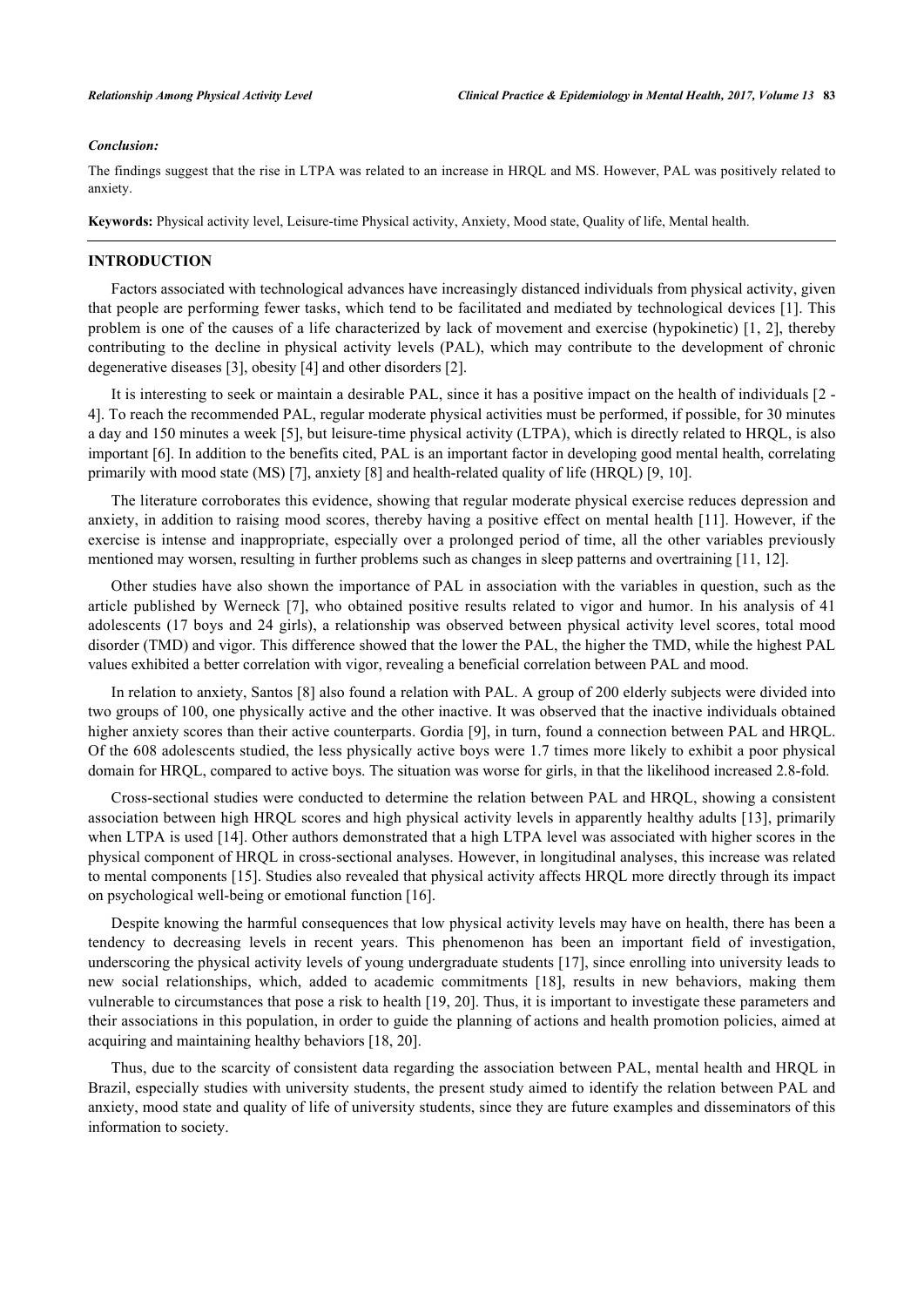# **METHODS**

#### **Sample**

This is a cross-sectional study with a convenience sample composed of 140 physical education students (75 boys and 65 girls) from Veiga de Almeiga University in Rio de Janeiro state (UVA-RJ). Excluded from the sample were undergraduates who: were absent from the class on data collection days; did not complete all the anthropometric assessment tests; refused to participate; did not correctly fill out the questionnaires. Individuals were instructed regarding the study procedures and gave their informed consent in accordance to the 196/96 Resolution of the National Health Council and the Declaration of Helsinki [[21,](#page-7-7) [22](#page-7-8)]. The project was approved by the Human Research Ethics Committee of the Universidade Veiga de Almeida (UVA - RJ) (no. CAEE 06784012.6.0000.5291) [[21\]](#page-7-7).

#### **Data Collection Procedures**

The researchers held a meeting with possible volunteers at the institution. They were explained the goals and ethical procedures and gave their informed consent. Data collection was performed by trained evaluators at two different moments [[21](#page-7-7)]. On the first day the individuals responded to the instruments (STAI, POMS, SF-36 and BAECKE) and on the second day anthropometric variables were collected (Weight and Height). All individuals received the same verbal instructions and any doubts were clarified before the questionnaires were filled out. The instruments also contained written instructions on how to complete them. During the application of the instruments, there was no communication between individuals and there was no time limit imposed [[21\]](#page-7-7).

#### **Anthropometric Variables**

The following anthropometric variables were collected: height (cm) using a stadiometer accurate to 0.1 cm (Sanny® ES 2020, Brazil) and weight using a digital scale accurate to 0.01 Kg (Filizola® PL 180, Brazil). Body mass index (BMI) was computed using height and weight measures (weight/height<sup>2</sup>) [[21,](#page-7-7) [23\]](#page-7-9). All anthropometric measurements were made in accordance with the recommendations of the International Society for the Advancement of Kinanthropometry [\[24](#page-7-10)].

#### **Physical Activity Level**

PAL was assessed using the instrument proposed by Baecke *et al.* [[25](#page-7-11)], which consists of 16 questions involving three habitual physical activity scores related to the previous 12 months: (1) daily physical activities carried out in the university and/or at work (occupational physical activity - OPA), consisting of eight questions, (2) sports activities, physical exercise programs and active leisure (leisure-time physical activity - LTPA), composed of four questions, and (3) free time and mobility activities, excluding physical exercises (leisure and locomotion activities - LLA), consisting of four questions. The options are graded on a 5-point Likert scale, except for professional occupation and sport modality [[26\]](#page-7-12). The Ainsworth Compendium of Physical Activities [\[27](#page-7-13)] was used to calculate these exceptions in order to determine the metabolic equivalent (MET) of the sport or profession in question. The total score for habitual physical activity and, consequently, the PAL of the subjects assessed, is obtained by adding OPA + LTPA + LLA scores.

#### **Mood State**

Mood state was assessed using the Profile of Mood States Scale [\[28](#page-7-14)]. The 42 items on the short form are divided into six subscales: tension (T), depression (D), hostility (H), vigor (V), fatigue (F) and mental confusion (C). Each subscale contains four items rated using a Likert-type scale (not at all  $-0$ ; a little  $-1$ ; moderately  $-2$ ; quite a lot  $-3$ ; extremely - 4), with sub-scores ranging from 0 to 16. Subscales T, D, H, F and C are considered negative factors of mood, and V a positive factor. Total mood disturbance (TMD) is calculated by the sum of negative factors, subtracting the positive factor score. The number 100 was added to the final TMD score to avoid negative results [\[21](#page-7-7)].

#### **State-Trait Anxiety**

Anxiety was measured by the self-rated STAI scales (State and Trait Anxiety Inventory). The state scale (STAI – S) requires individuals to express how they feel "at the moment" in relation to the 20 items contained on a 4-point Likert scale (not at all - 1; somewhat - 2; moderately so - 3; very much so - 4). The trait scale (STAI – T) also has 20 items, but individuals are instructed to respond how they "generally feel" on a different 4-point Likert scale (almost never - 1; sometimes - 2; often - 3; almost always - 4). The total score of each scale can vary from 20 to 80 points, with scores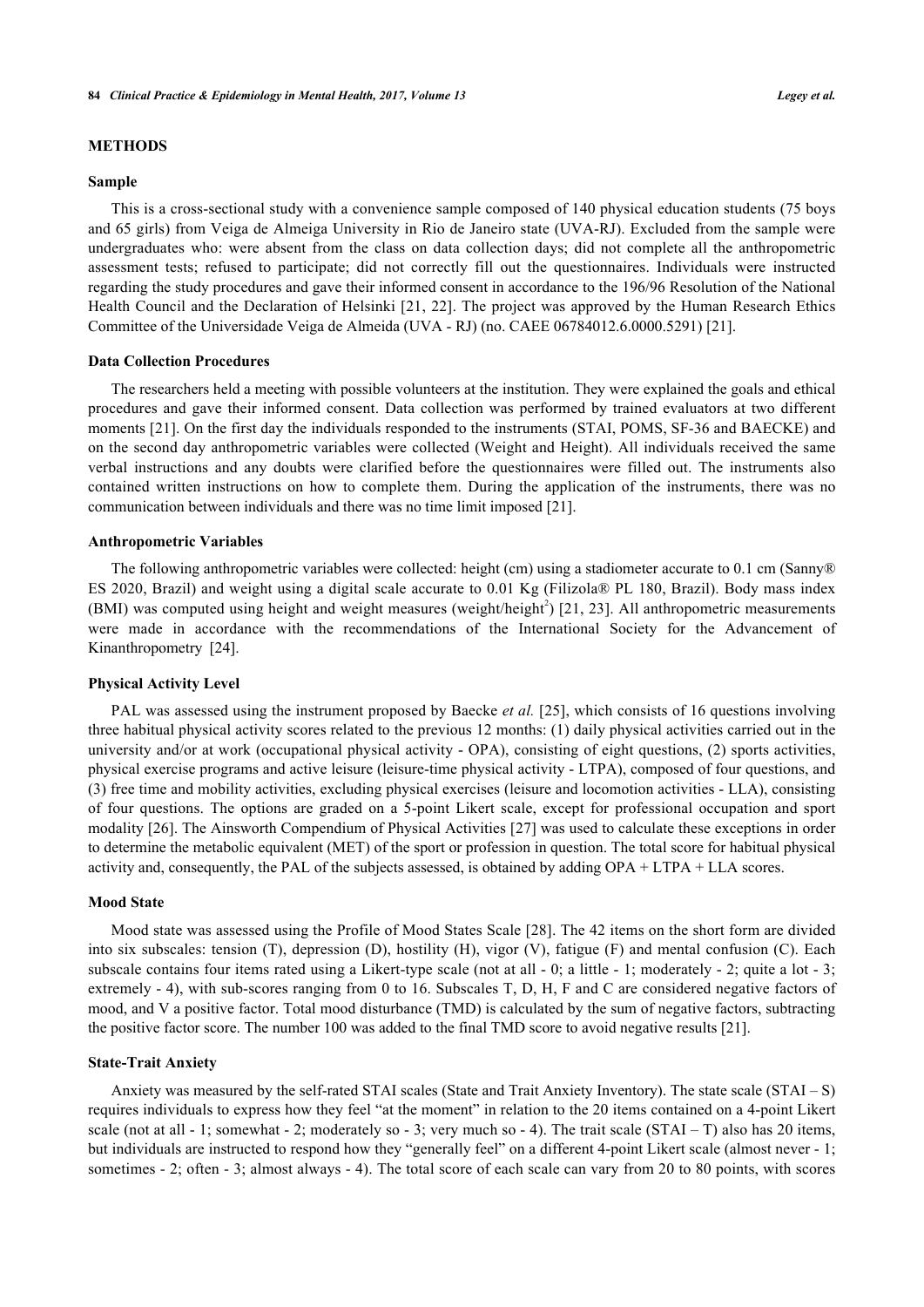below 30 indicating a low degree of anxiety, 31-49 a medium level and 50 or more a high degree [[21,](#page-7-7) [29,](#page-7-15) [30\]](#page-7-16).

#### **Health-Related Quality of Life**

The SF-36 questionnaire (Medical Outcomes Study 36 – Item Short-Form Health Survey) was used to assess quality of life. This instrument contains 36 items, 35 of which encompass eight domains, grouped into two large components: physical (domains: functional capacity, physical aspects, pain and overall health status) and mental (domains: mental health, vitality, social aspects and emotional aspects). A last item assesses change in health over time. Each of these domains received scores between 0 and 100, where zero corresponds to the lowest score and 100 to the highest. Total HRQL was obtained from the weighted mean of the scores of eight domains [\[21](#page-7-7), [31](#page-7-17), [32](#page-7-18)].

#### **Statistical Analysis**

The data were analyzed using the SPSS 20.0 statistical package. The sample was characterized using descriptive statistics, namely central tendency (mean) and dispersion (standard deviation) measures. The Shapiro-Wilk and Levene tests were used to verify sample normality and homogeneity of variances, respectively [\[21](#page-7-7)]. Pearson's correlation was applied to determine the association between PAL and the parameters of mental health and quality of life. A p-value < 0.05 was considered significant.

# **RESULTS**

A total of 140 undergraduate physical education students, aged  $23.6 \pm 3.7$  years, participated in the study. Mean body weight, height and BMI were  $70.7 \pm 14.3$  kg,  $169.4 \pm 1.1$  cm and  $24.5 \pm 3.5$  kg/m<sup>2</sup>, respectively [\[21](#page-7-7)].

Table (**[1](#page-3-0)**) shows the correlation between PAL and the variables HRQL, anxiety and mood state. There was a significant correlation between state anxiety and the LTPA domain and total PAL score. There were no associations between PAL and trait anxiety.

| <b>Variables</b> |                         | <b>OPA</b> |       | <b>LTPA</b> |                  | <b>LLA</b> |                  | PAL      |          |
|------------------|-------------------------|------------|-------|-------------|------------------|------------|------------------|----------|----------|
|                  |                         | r          | p     | r           | $\boldsymbol{p}$ | r          | $\boldsymbol{p}$ | r        | p        |
| <b>STAI</b>      | <b>State</b>            | 0.050      | 0.554 | 0.210       | $0.013*$         | 0.129      | 0.130            | 0.216    | $0.010*$ |
|                  | Trait                   | 0.037      | 0.668 | $-0.014$    | 0.867            | 0.040      | 0.635            | 0.028    | 0.740    |
| <b>POMS</b>      | Anger                   | $-0.088$   | 0.304 | $-0.129$    | 0.127            | 0.073      | 0.389            | $-0.095$ | 0.262    |
|                  | Depression              | $-0.009$   | 0.914 | $-0.139$    | 0.101            | 0.050      | 0.555            | $-0.070$ | 0.408    |
|                  | Hostility               | 0.000      | 0.996 | $-0.188$    | $0.026*$         | 0.054      | 0.524            | $-0.095$ | 0.266    |
|                  | Vigor                   | $-0.042$   | 0.621 | 0.285       | $0.001*$         | 0.091      | 0.285            | 0.198    | $0.019*$ |
|                  | Fatigue                 | 0.024      | 0.781 | $-0.213$    | $0.012*$         | $-0.059$   | 0.492            | $-0.148$ | 0.081    |
|                  | Confusion               | 0.036      | 0.673 | 0.000       | 1.000            | 0.054      | 0.524            | 0.043    | 0.612    |
|                  | <b>TMD</b>              | 0.000      | 0.997 | $-0.243$    | $0.004*$         | 0.012      | 0.888            | $-0.148$ | 0.081    |
| <b>HRQL</b>      | Total                   | 0.026      | 0.763 | 0.317       | $0.000*$         | 0.082      | 0.334            | 0.251    | $0.003*$ |
|                  | Physical Capacity       | 0.028      | 0.739 | 0.307       | $0.000*$         | 0.109      | 0.201            | 0.257    | $0.002*$ |
|                  | Physical Aspects        | 0.030      | 0.722 | 0.146       | 0.084            | $-0.015$   | 0.859            | 0.102    | 0.232    |
|                  | Pain                    | 0.088      | 0.300 | 0.227       | $0.007*$         | 0.078      | 0.361            | 0.225    | $0.008*$ |
|                  | Overall Health          | $-0.016$   | 0.851 | 0.246       | $0.003*$         | 0.034      | 0.694            | 0.162    | 0.056    |
|                  | Vitality                | $-0.025$   | 0.767 | 0.262       | $0.002*$         | 0.055      | 0.521            | 0.176    | $0.037*$ |
|                  | Social Aspect           | 0.020      | 0.811 | 0.211       | $0.012*$         | 0.059      | 0.487            | 0.170    | $0.044*$ |
|                  | <b>Emotional Aspect</b> | 0.014      | 0.873 | 0.168       | $0.048*$         | 0.087      | 0.306            | 0.152    | 0.073    |
|                  | Mental Health           | $-0.051$   | 0.550 | 0.342       | $0.000*$         | 0.084      | 0.326            | 0.226    | $0.007*$ |
|                  | <b>MCS</b>              | $-0.006$   | 0.945 | 0.304       | $0.000*$         | 0.092      | 0.281            | 0.230    | $0.006*$ |
|                  | PCS                     | 0.040      | 0.640 | 0.304       | $0.000*$         | 0.055      | 0.515            | 0.238    | $0.005*$ |

<span id="page-3-0"></span>**Table 1. Analysis of the relation between physical activity level, anxiety, mood state and health-related quality of life in undergraduate physical education students (Cabo Frio, RJ).**

OPA: Occupational Physical Activities; LTPA: Leisure-time Physical Activity; LLA: Leisure and Locomotion Activities; PAL: Physical Activity Level; S-STAI: State Anxiety; T-STAI: Trait Anxiety; POMS: Profile of Mood States Scale; TMD: total mood disturbance; HRQL: Health-related Quality of Life; MCS: Mental Component Summary; PCS: Physical Component Summary; \*p < 0.05.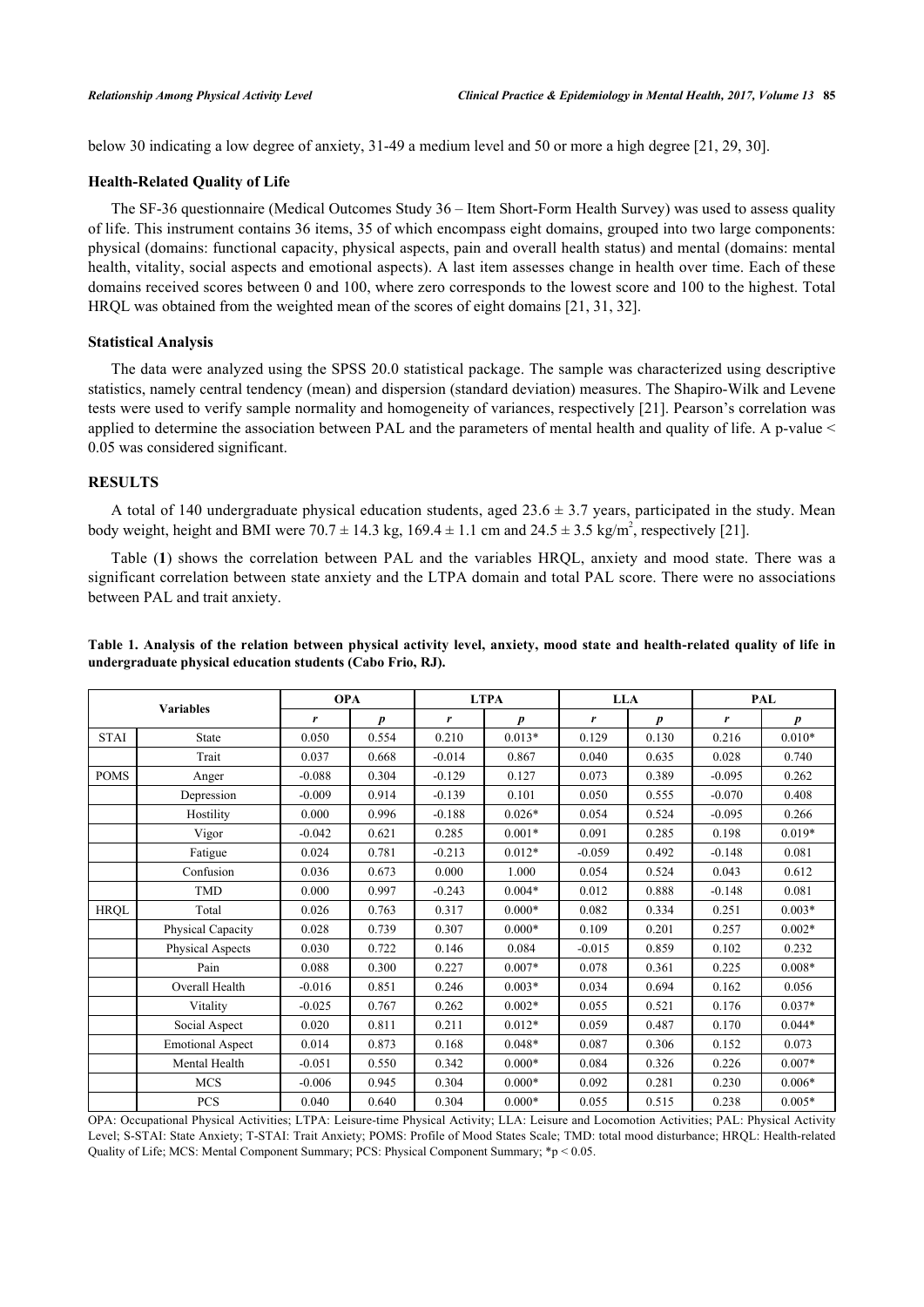With respect to MS, negative correlations were found between LTPA and the parameters hostility, fatigue and TMD. By contrast, there were positive correlations between the vigor subscale and both LTPA and total PAL.

HRQL showed positive correlation coefficients between LTPA and physical capacity, pain, overall health, vitality, social aspect, emotional aspect, mental health, PCS, MCS and total HRQL. There were also similar correlations between total PAL and physical capacity, pain, vitality, social aspect, mental health, PCS, MCS and total HRQL.

#### **DISCUSSION**

The present study aimed to analyze the correlation between PAL and HRQL, MS and anxiety in physical education students.

In relation to the association between PAL and HRQL, there were no correlations between OPA and LLA. On the other hand, positive correlations were found between the parameters LTPA and PAL and total HRQL total, MCS and PCS. Similar findings were reported in the literature. Brown *et al.* [\[33](#page-7-19)], who analyzed 175,850 individuals older than 18 years, reported that physical activity levels are associated with HRQL. Moreover, the authors observed that improvements in HRQL occurred only *via* LTPA, regardless of reaching or not the recommended levels of physical activity aimed at promoting health. Tessier *et al.* [\[34](#page-7-20)], in a study with  $3,891$  individuals (mean age = 51.8 years), showed that a one-hour increase in LTPA per week is associated with a rise in HRQL. Furthermore, Wendel-Vos *et al.* [\[15](#page-7-1)] found that a one-hour increase in LTPA per week for 5 years was significantly associated with an improvement in the social aspect of HRQL. In another study that used a relatively large sample of French adults (2333 men and 3321 women), results showed that higher LTPA levels were associated with a higher level of HRQL in both sexes, irrespective of the HRQL domain assessed. According to the same authors, the greater the intensity of LTPA, the higher the HRQL [[6\]](#page-6-5). In a study conducted by Noce *et al.* [\[35](#page-7-21)], with 32 healthy university students, the physically active group obtained higher HRQL scores compared to the sedentary group. Brown *et al.* [\[33](#page-7-19)], in a study with 175,850 adults enrolled in 2001 in the surveillance system of behavioral risk factors carried out by the U.S. Centers for Disease Control and Prevention (CDC), found that the recommended levels of physical activity are associated with a better total HRQL and self-perceived health status. It was observed that these relations extend across all age groups, both sexes and different ethnicities, and that individuals with higher levels of leisure-time physical activity showed better HRQL.

The relation between LTPA and HRQL can be explained by the enjoyment and distraction normally involved in these exercises, in addition to providing a diversion from heavy work loads that disrupt the daily routine and interferes in mental health [[14,](#page-7-0) [36](#page-8-0), [37](#page-8-1)]. One of the hypotheses that may explain the LTPA-induced improvement in HRQL is related to the pleasure derived from these activities, since the psychological benefits obtained are the result of the mental interpretation of the activity as a pleasant experience [[38](#page-8-2)]. It seems that activities and daily movements in the contemporary world, aspects related to OPA and LLA may trigger stressful situations, which leads us to hypothesize that these parameters have no relationship with perceived HRQV. However, regular physical activity may contribute to reducing stress levels [\[39](#page-8-3)].

Thus, PAL was positively related with functional capacity, vitality, emotional aspects and the other HRQL domains, based on the association with vigor and mental health parameters, in addition to improving well-being, satisfaction with body image and self-esteem [\[40](#page-8-4)], factors related to leisure-time physical activity [\[14](#page-7-0), [16](#page-7-2), [27](#page-7-13)].

In relation to MS, the research in question revealed negative correlations between LTPA and the parameters hostility ( $r = -0.188$ ), fatigue ( $r = -0.213$ ) and TMD ( $r = -0.243$ ). However, there were positive correlations between vigor ( $r = 0.285$ ) and both LTPA and total PAL ( $r = 0.198$ ). Similar associations are reported in the literature, along with the beneficial effects of exercise on mood state [[41,](#page-8-5) [42](#page-8-6)]. Experimental studies have shown that physical exercise can have a positive impact on the perception of individuals regarding vigor, vitality, physical capacity, overall wellbeing, satisfaction with physical appearance, self-esteem and sleep quality [[11,](#page-6-10) [43](#page-8-7)], while evidence also indicates that physical inactivity may be a risk factor for depression [\[44](#page-8-8)].

A study involving 17 boys (17.5  $\pm$  1.4 years) and 24 girls (16.0  $\pm$  2.0 years) found a negative relation between PAL and TMD ( $r = -0.30$ ), and a positive relation between PAL and vigor ( $r = 0.48$ ), in both girls and boys [[7\]](#page-6-6), corroborating the findings of the present investigation. In a 5-month study of 5,341 Norwegian nursing assistants, Eriksen and Bruusgaard [[45\]](#page-8-9) observed a relation between LTPA and the risk of developing persistent fatigue. The authors report that nurses who engaged in leisure-time physical activities for 20 minutes or more, at least once a week, displayed less risk of persistent fatigue. Considering the acute effects of physical exercise on MS, studies emphasize that a single session can prompt significant changes, and is a valuable short-term strategy for controlling mood levels in normal individuals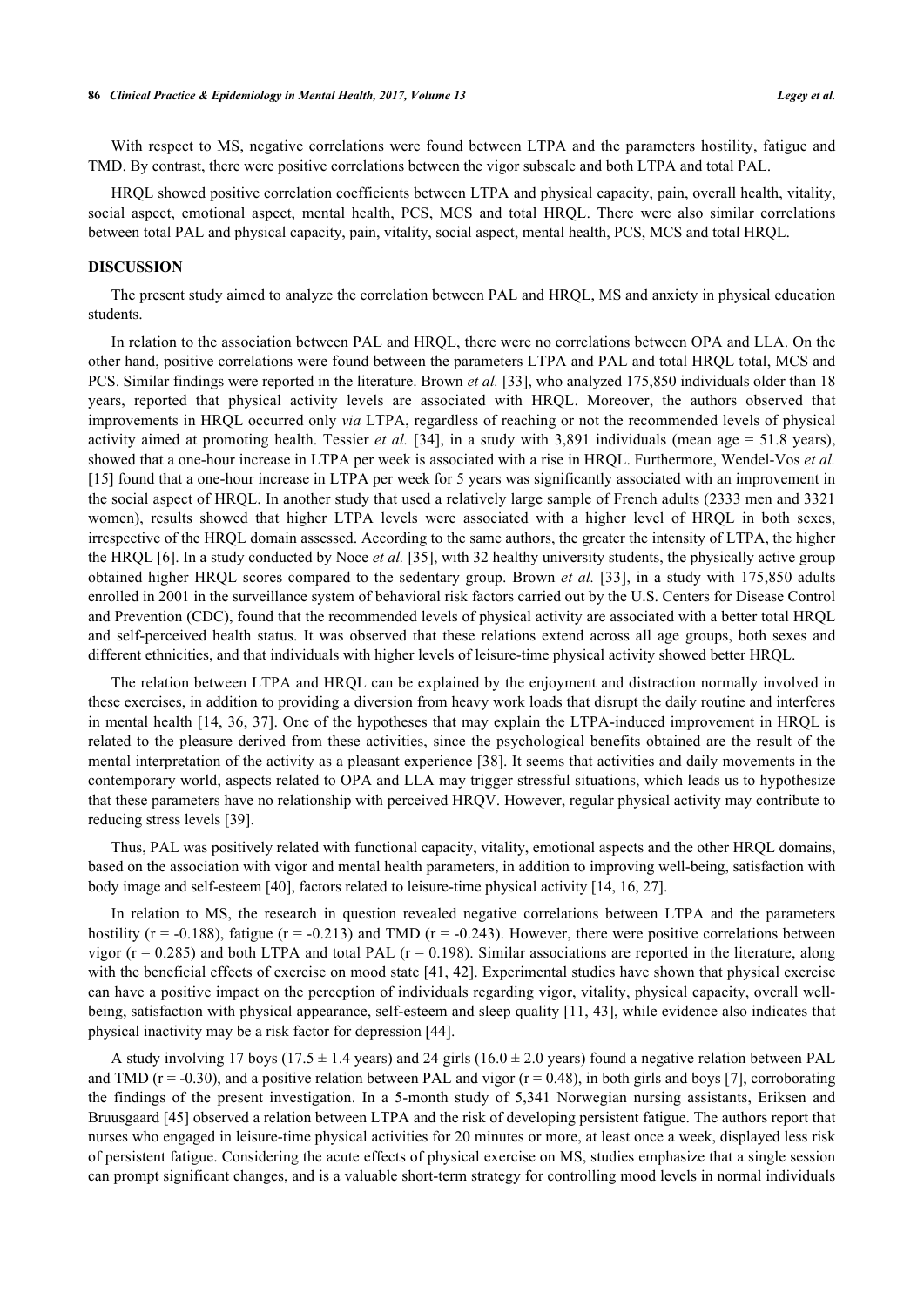and those with disorders [\[46](#page-8-10), [47](#page-8-11)].

A review study conducted by Werneck *et al.* [[38](#page-8-2)] found that there seems to be positive relation between the individual's expectation of improved mood and its real change, that is, an inverse relation between pre-exercise mood profile and the psychological benefit achieved. The authors also suggested a possible negative effect on MS after highintensity exercises, and speculated that an activity at a self-selected intensity may be more advantageous than an imposed one, preferably in a pleasant environment.

A number of hypotheses have been raised to explain the effects of physical activity on MS, namely that the simultaneous interaction of psychological and physiological mechanisms contribute to an improvement in mental health [\[11](#page-6-10), [38](#page-8-2)]. The hypotheses put forth in a physiological model include a rise in body temperature and cerebral blood flow [\[48](#page-8-12), [49](#page-8-13)], as well as changes in acyclic monoamines and endorphins[[50,](#page-8-14) [51\]](#page-8-15), which would promote positive psychological effects, decreasing stress and anxiety. According to psychological hypotheses, distraction, social interactions, self-control, self-efficacy, increased self-concept, expectation of change, cognitive assessment or pleasure for the activity would be the factors responsible for improved mood [[38\]](#page-8-2).

One conflicting result found in this study was the significant correlation between state anxiety and both LTPA  $(r =$ 0.210) and total PAL  $(r = 0.216)$ . These findings do not corroborate those of Vieira *et al.* [\[52](#page-8-16)], who analyzed the effects of two water aerobic sessions per week for 12 weeks in women (n = 16) with mean age of 36.45 ( $\pm$  9.45) years, diagnosed with anxiety disorder. The authors found a significant reduction in anxiety level in the experimental group. A study with 40 Turkish university students, divided into an experimental and control group, investigated the effects of a 10-week aerobic exercise program on anxiety levels. The results showed a significant decline in trait anxiety scores in those that underwent intervention [[53\]](#page-8-17). Brown *et al.* [\[54](#page-8-18)] assessed the implications of aerobic exercise on anxiety levels in patients with disorders and concluded that the results of aerobic exercise were similar to those of other strategies, such as meditation and relaxation, in terms of reducing anxiety, and that they produce better results than their anaerobic counterparts in terms of anxiety [[55\]](#page-8-19). By contrast, predominantly anaerobic exercises should be avoided, since intense exercise is related to symptoms of discomfort, especially due to the possibility of increasing and accumulating blood lactate, a factor that may trigger a panic attack in individuals with anxiety disorder [\[55](#page-8-19), [56](#page-8-20)].

A number of explanations were suggested to explain the contradictory results found in the analysis between PAL and anxiety. In relation to anxiety levels, young individuals are more vulnerable to changes in behavior caused by inexperience in dealing with the challenges of daily life [\[17\]](#page-7-3). As such, anxiety levels tend to decline over time [\[57\]](#page-8-21). Another hypothesis may be related to the type of exercise performed, since the instrument used to assess PAL did not differ aerobic from anaerobic exercises, and did not measure other variables related to exercise prescription such as frequency, duration and intensity. Systematic physical exercise programs, particularly aerobic activities [[50](#page-8-14), [58](#page-8-22)], in which volume and intensity are commensurate with the needs of the individual, are more effective in producing positive changes in anxiety than occasional programs [[57,](#page-8-21) [59\]](#page-8-23).

Regular aerobic exercise may provide antidepressant and anxiolytic effects[[57,](#page-8-21) [60](#page-8-24), [61](#page-9-0)], and are capable of protecting the organism from the harmful effects of stress on physical and mental health [[61\]](#page-9-0). Physical exercise is an effective strategy in the treatment of anxiety and depression, as are psychotherapy and pharmacological approaches; however, the former are healthier and more economical, in addition to enabling greater adherence than other strategies [\[50](#page-8-14)].

Regular physical activity has health benefits and should be encouraged in university settings. Students are constantly faced with assignments, deadlines, long study hours as well as mental and physical exhaustion. It is hoped, therefore, that the results and analyses of the present study contribute to a reassessment of risk behaviors and possible lifestyle changes in university students. The findings may also serve to alert and assist school administrators and professors adopt health promotion strategies aimed at improving mental health and quality of life parameters, not only in the university community, but the population as a whole, since students who are aware of the importance of regular physical activity for their health will also disseminate this information to society.

#### **LIMITATIONS**

The present study has a few limitations, such as the cross-sectional design, precluding establishing a causal relationship. The questionnaires provide an easy, practical and low-cost assessment, but require subjective interpretations of the definitions of intensity, duration and frequency of habitual physical activities, which may occasionally interfere in the quality of information offered for analysis.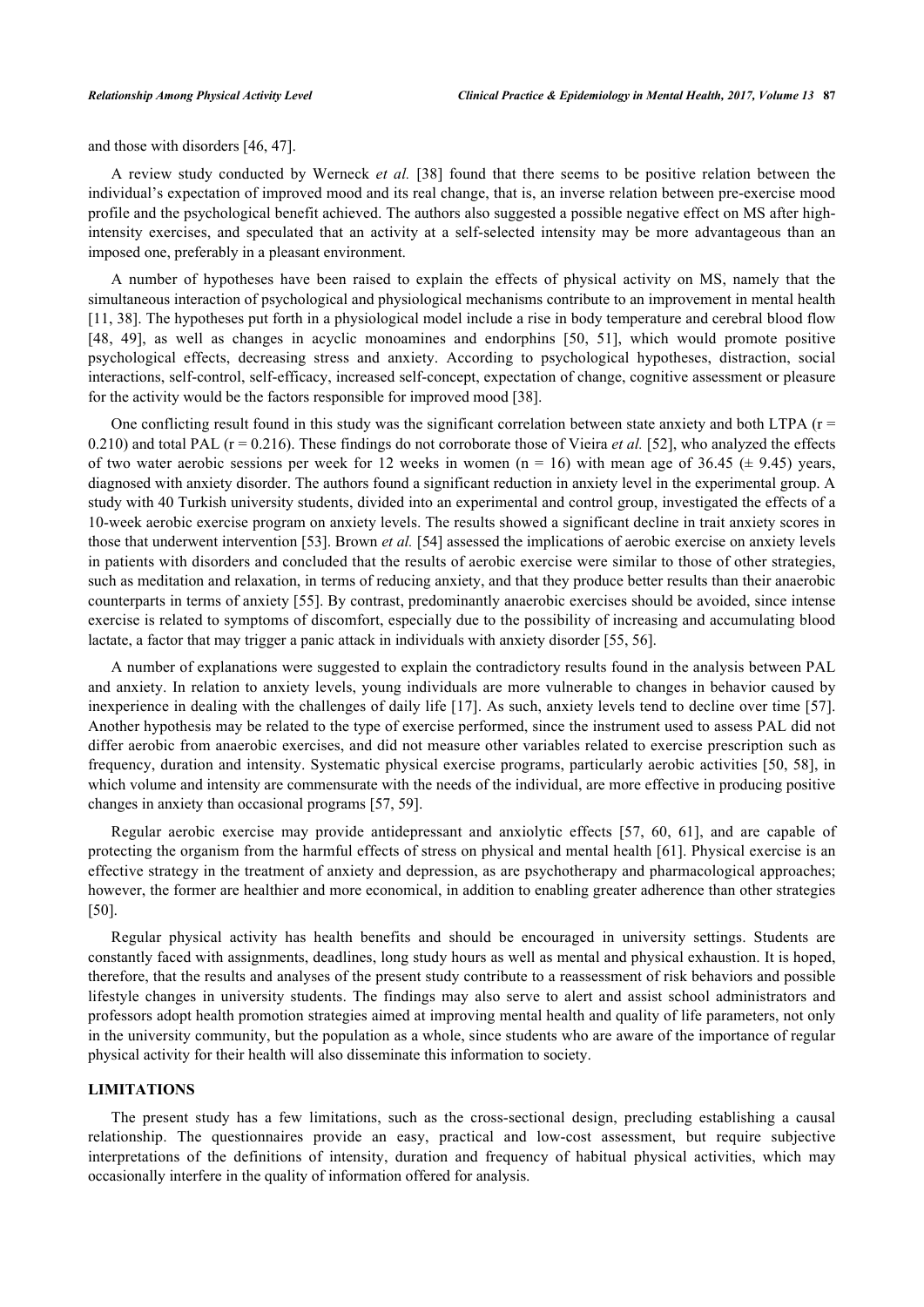#### **CONCLUSION**

PAL showed a positive correlation with vigor and HRQL domains, except for overall health status and physical and emotional aspects. With respect to anxiety, PAL was positively associated with state anxiety. The domains LLA and OPA of PAL showed no relationship with mental health or HRQL. The findings demonstrate a relationship between an increase in PAL and leisure, HRQL and MS. Thus, from practical standpoint, it is suggested that individuals increase their leisure time physical activity, in order to positively affect MS and HRQL.

#### **ETHICS APPROVAL AND CONSENT TO PARTICIPATE**

Not applicable.

# **HUMAN AND ANIMAL RIGHTS**

No Animals/Humans were used for studies that are base of this research.

#### **CONSENT FOR PUBLICATION**

Not applicable.

#### **CONFLICT OF INTEREST**

The authors declare no conflict of interest, financial or otherwise.

# **ACKNOWLEDGEMENTS**

Declared none.

#### **REFRENCES**

- <span id="page-6-0"></span>[1] Marani F, Oliveira F, Guedes DP. Behavior indicators associated to the physical activity practice on high school students. Brazilian Journal of Science and Movement 2006; 14(4): 63-70.
- <span id="page-6-1"></span>[2] Masson CR, Dias-da-Costa JS, Olinto MT, *et al.* Prevalence of physical inactivity in adult women in São Leopoldo, Rio Grande do Sul, Brazil. Reports in Public Health 2005; 21(6): 1685-95. [\[http://dx.doi.org/10.1590/S0102-311X2005000600015\]](http://dx.doi.org/10.1590/S0102-311X2005000600015) [PMID: [16410852](http://www.ncbi.nlm.nih.gov/pubmed/16410852)]
- <span id="page-6-2"></span>[3] Alves JG, Montenegro FM, Oliveira FA, Alves RV. The practice of sports during adolescence and physical recreational activities during adulthood. Rev bras med esporte 2005; 11(5): 291-4. [\[http://dx.doi.org/10.1590/S1517-86922005000500009\]](http://dx.doi.org/10.1590/S1517-86922005000500009)
- <span id="page-6-3"></span>[4] Lopes JM, Ferreira EAAP. Physical activity in the combating and prevention of obesity: The quest for improved quality of life. Rev Bra Edu Saúde 2013; 3(4): 1-10.
- <span id="page-6-4"></span>[5] Matsudo VK, Matsudo SM, Raújo TL, Ribeiro MA. Dyslipidemia and physical activity: a review inclusive message perspective. Brazilian Journal of Science and Movement 2005; 13(2): 161-70.
- <span id="page-6-5"></span>[6] Vuillemin A, Boini S, Bertrais S, *et al.* Leisure time physical activity and health-related quality of life. Prev Med 2005; 41(2): 562-9. [\[http://dx.doi.org/10.1016/j.ypmed.2005.01.006\]](http://dx.doi.org/10.1016/j.ypmed.2005.01.006) [PMID: [15917053](http://www.ncbi.nlm.nih.gov/pubmed/15917053)]
- <span id="page-6-6"></span>[7] Werneck FZ, Navarro CA. Physical Activity Level and State of Mood in Adolescents. Psic: Teor e Pesq 2011; 27(2): 189-94. [\[http://dx.doi.org/10.1590/S0102-37722011000200010\]](http://dx.doi.org/10.1590/S0102-37722011000200010)
- <span id="page-6-7"></span>[8] Santos L. Level of Physical Activity and its relationship with Quality of Life, Anxiety and Depression in non-institutionalized Elderly [Mastering Dissertation - Physiotherapy]. Uberlândia, Brazil: University Center of the Triangle - MG; 65p. 2008.
- <span id="page-6-8"></span>[9] Gordia AP, de Quadros TM, de Campos W, Petroski EL. Adolescents physical quality of life: associations with physical activity and sex. Journal of Public Health 2009; 11(1): 50-61. [\[http://dx.doi.org/10.1590/S0124-00642009000100006\]](http://dx.doi.org/10.1590/S0124-00642009000100006) [PMID: [19721979](http://www.ncbi.nlm.nih.gov/pubmed/19721979)]
- <span id="page-6-9"></span>[10] Martins MdCdA. Psychosocial risk factors for mental health Millenium. Millenium 2004; pp. 255-68.
- <span id="page-6-10"></span>[11] Peluso MA, Guerra de Andrade LH. Physical activity and health-related quality of life amongst Cascais youths. Portuguese Journal of Family Medicine and General Practice 2005; 60(1): 61-70. [\[http://dx.doi.org/10.1590/S1807-59322005000100012\]](http://dx.doi.org/10.1590/S1807-59322005000100012) [PMID: [15838583](http://www.ncbi.nlm.nih.gov/pubmed/15838583)]
- <span id="page-6-11"></span>[12] Modolo VB, Antunes HK, Gimenez PR, Santiago ML, Tufik S, Mello MT. Negative addiction to exercise: are there differences between genders? Clinics (Sao Paulo) 2011; 66(2): 255-60. [\[http://dx.doi.org/10.1590/S1807-59322011000200013\]](http://dx.doi.org/10.1590/S1807-59322011000200013) [PMID: [21484043](http://www.ncbi.nlm.nih.gov/pubmed/21484043)]
- <span id="page-6-12"></span>[13] Bize R, Johnson JA, Plotnikoff RC. Physical activity level and health-related quality of life in the general adult population: a systematic review. Prev Med 2007; 45(6): 401-15. [\[http://dx.doi.org/10.1016/j.ypmed.2007.07.017\]](http://dx.doi.org/10.1016/j.ypmed.2007.07.017) [PMID: [17707498](http://www.ncbi.nlm.nih.gov/pubmed/17707498)]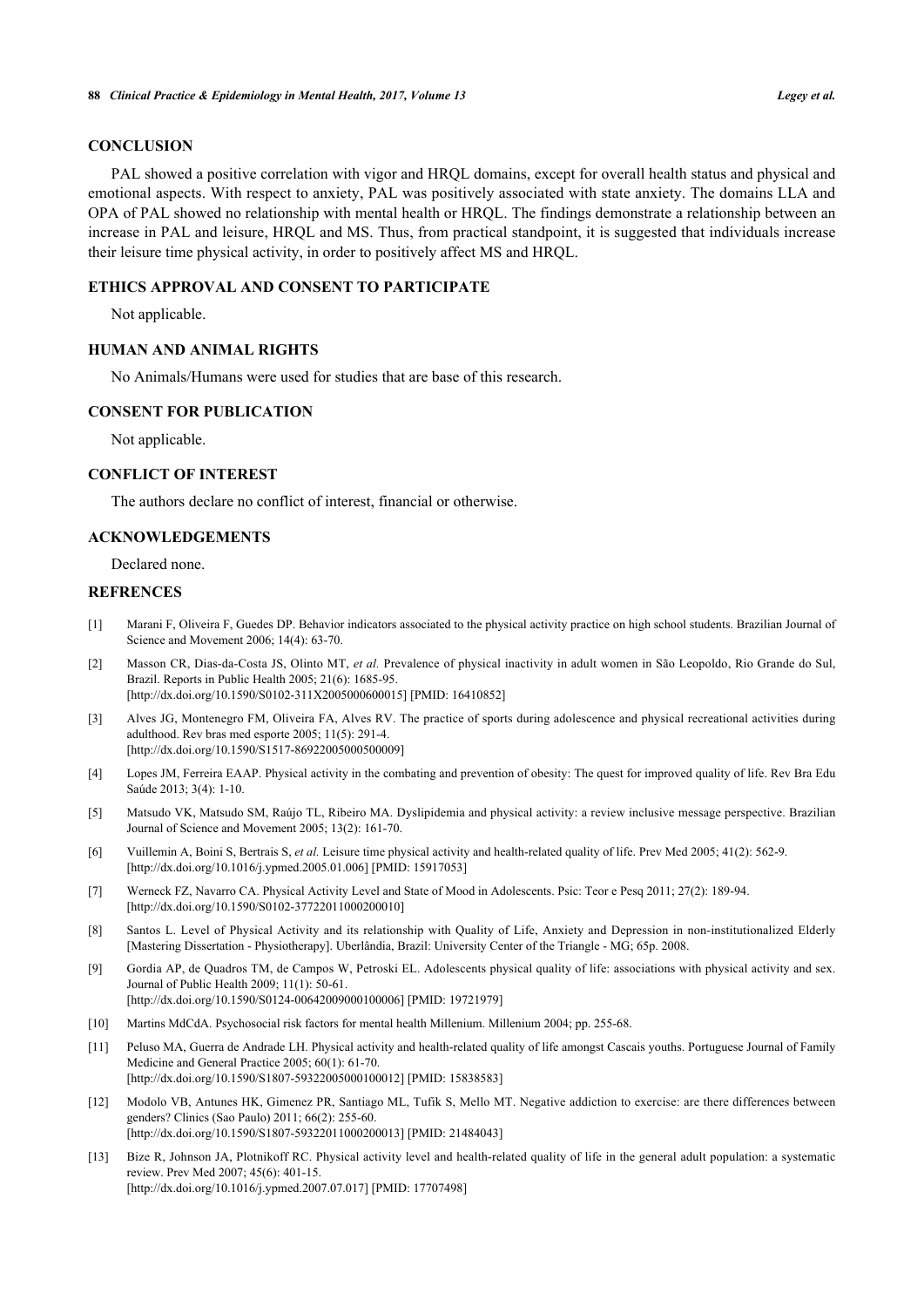- <span id="page-7-0"></span>[14] Carneiro TF, Biscaia A, Santos O. hysical activity and health-related quality of life amongst Cascais youths. Portuguese Journal of Family Medicine and General Practice 2002; 18(5): 315-32.
- <span id="page-7-1"></span>[15] Wendel-Vos GC, Schuit AJ, Tijhuis MA, Kromhout D. Leisure time physical activity and health-related quality of life: cross-sectional and longitudinal associations. Qual Life Res 2004; 13(3): 667-77. [\[http://dx.doi.org/10.1023/B:QURE.0000021313.51397.33](http://dx.doi.org/10.1023/B:QURE.0000021313.51397.33)] [PMID: [15130029\]](http://www.ncbi.nlm.nih.gov/pubmed/15130029)
- <span id="page-7-2"></span>[16] Rejeski WJ, Brawley LR, Shumaker SA. Physical activity and health-related quality of life. Exerc Sport Sci Rev 1996; 24(1): 71-108. [PMID: [8744247\]](http://www.ncbi.nlm.nih.gov/pubmed/8744247)
- <span id="page-7-3"></span>[17] Franca Cd, Colares V. Comparative study of health behavior among college students at the start and end of their courses. Rev Saúde Públ 2008; 42(3): 420-7. [\[http://dx.doi.org/10.1590/S0034-89102008000300005\]](http://dx.doi.org/10.1590/S0034-89102008000300005) [PMID: [18470364](http://www.ncbi.nlm.nih.gov/pubmed/18470364)]
- <span id="page-7-4"></span>[18] Ferrari E, Gordia A, Martins C, Silva D, Quadros T, Petroski E. Body image dissatisfaction and its relationship with physical activity and nutritional status in university students. Motricidade 2012; 8(3): 52-8. [\[http://dx.doi.org/10.6063/motricidade.8\(3\).1156](http://dx.doi.org/10.6063/motricidade.8(3).1156)]
- <span id="page-7-5"></span>[19] Vieira VC, Priore SE, Ribeiro SM. Socioeconomic, nutritional and health profile of adolescents recently admitted to a Brazilian public university. Brazilian Journal of Nutrition 2002; 15(3): 273-82. [\[http://dx.doi.org/10.1590/S1415-52732002000300003\]](http://dx.doi.org/10.1590/S1415-52732002000300003)
- <span id="page-7-6"></span>[20] Fontes AC, Vianna RP. Prevalence and factors related to low level physical activity among university students in a public university in the northeast region of Brazil. Brazilian Journal of Epidemiology 2009; 12(1): 20-9. [\[http://dx.doi.org/10.1590/S1415-790X2009000100003\]](http://dx.doi.org/10.1590/S1415-790X2009000100003)
- <span id="page-7-7"></span>[21] Legey S, Lamego MK, Lattari E, *et al.* Relationship among body image, anthropometric parameters and mental health in physical education students. Clin Pract Epidemol Ment Health 2016; 12(1): 177-87. [\[http://dx.doi.org/10.2174/1745017901612010177\]](http://dx.doi.org/10.2174/1745017901612010177) [PMID: [28217145](http://www.ncbi.nlm.nih.gov/pubmed/28217145)]
- <span id="page-7-8"></span>[22] Association WM. Declaration of Helsinki (2008) Ethical principles for medical research involving human subjects. The 59th WMA General Assembly; Seoul, South Korea.. 2008.
- <span id="page-7-9"></span>[23] Who J, Consultation FE. Diet, nutrition and the prevention of chronic diseases. World Health Organ Tech Rep Ser 2003; 916: i-viii, 1-149, backcover. [PMID: [12768890\]](http://www.ncbi.nlm.nih.gov/pubmed/12768890)
- <span id="page-7-10"></span>[24] Marfell-Jones M, Olds T, Stewart A, Carter L. International standards for anthropometric assessment:. South Africa.: ISAK 2006.
- <span id="page-7-11"></span>[25] Baecke JA, Burema J, Frijters JE. A short questionnaire for the measurement of habitual physical activity in epidemiological studies. Am J Clin Nutr 1982; 36(5): 936-42. [PMID: [7137077\]](http://www.ncbi.nlm.nih.gov/pubmed/7137077)
- <span id="page-7-12"></span>[26] Guedes DP, Lopes CC, Guedes JE, Stanganelli LC. Reproducibility and validity of the Baecke questionnaire for assessing of the habitual physical activity in adolescents. Portuguese Journal of Sport Sciences 2006; 6(3): 265-74. [\[http://dx.doi.org/10.5628/rpcd.06.03.265](http://dx.doi.org/10.5628/rpcd.06.03.265)]
- <span id="page-7-13"></span>[27] Ainsworth BE, Haskell WL, Whitt MC, Irwin ML, Swartz AM, Strath SJ. Compendium of physical activities: an update of activity codes and MET intensities 2000; 32(9): 498-516. [\[http://dx.doi.org/10.1097/00005768-200009001-00009](http://dx.doi.org/10.1097/00005768-200009001-00009)]
- <span id="page-7-14"></span>[28] Viana MF, Almeida P, Santos RC. The Portuguese Adaptation of the reduced version of the profile of mood states: POMS. Aná Psicol 2012; 19(1): 77-92.
- <span id="page-7-15"></span>[29] Biaggio AM, Natalício L, Spielberger CD. Development of experimental way in Portuguese of the State-Trait Anxiety Inventory (STAI) of Spielberger. Arq bras Psic apl 1977; 29(3): 31-44.
- <span id="page-7-16"></span>[30] Spielberger CD, Sydeman SJ. State-Trait Anxiety Inventory and State-Trait Anger Expression Inventory. Lawrence Associates, Inc 1994; 292-321.
- <span id="page-7-17"></span>[31] Ware JE Jr. Conceptualization and measurement of health-related quality of life: comments on an evolving field. Arch Phys Med Rehabil 2003; 84(4)(Suppl. 2): S43-51. [\[http://dx.doi.org/10.1053/apmr.2003.50246](http://dx.doi.org/10.1053/apmr.2003.50246)] [PMID: [12692771\]](http://www.ncbi.nlm.nih.gov/pubmed/12692771)
- <span id="page-7-18"></span>[32] Ciconelli RM. The Portuguese translation and validation of the generic questionnaire for assessing quality of life "Medical Outcomes Study 36-Item Short-Form Health Survey (SF-36)" [Doctoral Thesis - Medicine]. SP, Brazil: Federal University of São Paulo; 1997; 120.
- <span id="page-7-19"></span>[33] Brown DW, Balluz LS, Heath GW, *et al.* Associations between recommended levels of physical activity and health-related quality of life. Findings from the 2001 Behavioral Risk Factor Surveillance System (BRFSS) survey. Prev Med 2003; 37(5): 520-8. [\[http://dx.doi.org/10.1016/S0091-7435\(03\)00179-8\]](http://dx.doi.org/10.1016/S0091-7435(03)00179-8) [PMID: [14572437](http://www.ncbi.nlm.nih.gov/pubmed/14572437)]
- <span id="page-7-20"></span>[34] Tessier S, Vuillemin A, Bertrais S, *et al.* Association between leisure-time physical activity and health-related quality of life changes over time. Prev Med 2007; 44(3): 202-8. [\[http://dx.doi.org/10.1016/j.ypmed.2006.11.012\]](http://dx.doi.org/10.1016/j.ypmed.2006.11.012) [PMID: [17208289](http://www.ncbi.nlm.nih.gov/pubmed/17208289)]
- <span id="page-7-21"></span>[35] Noce F. 6-month comparison of quality of life and mood states between physically active and sedentary college students. Medicina (Ribeirão Preto Online) 2016; 49(1): 9-16.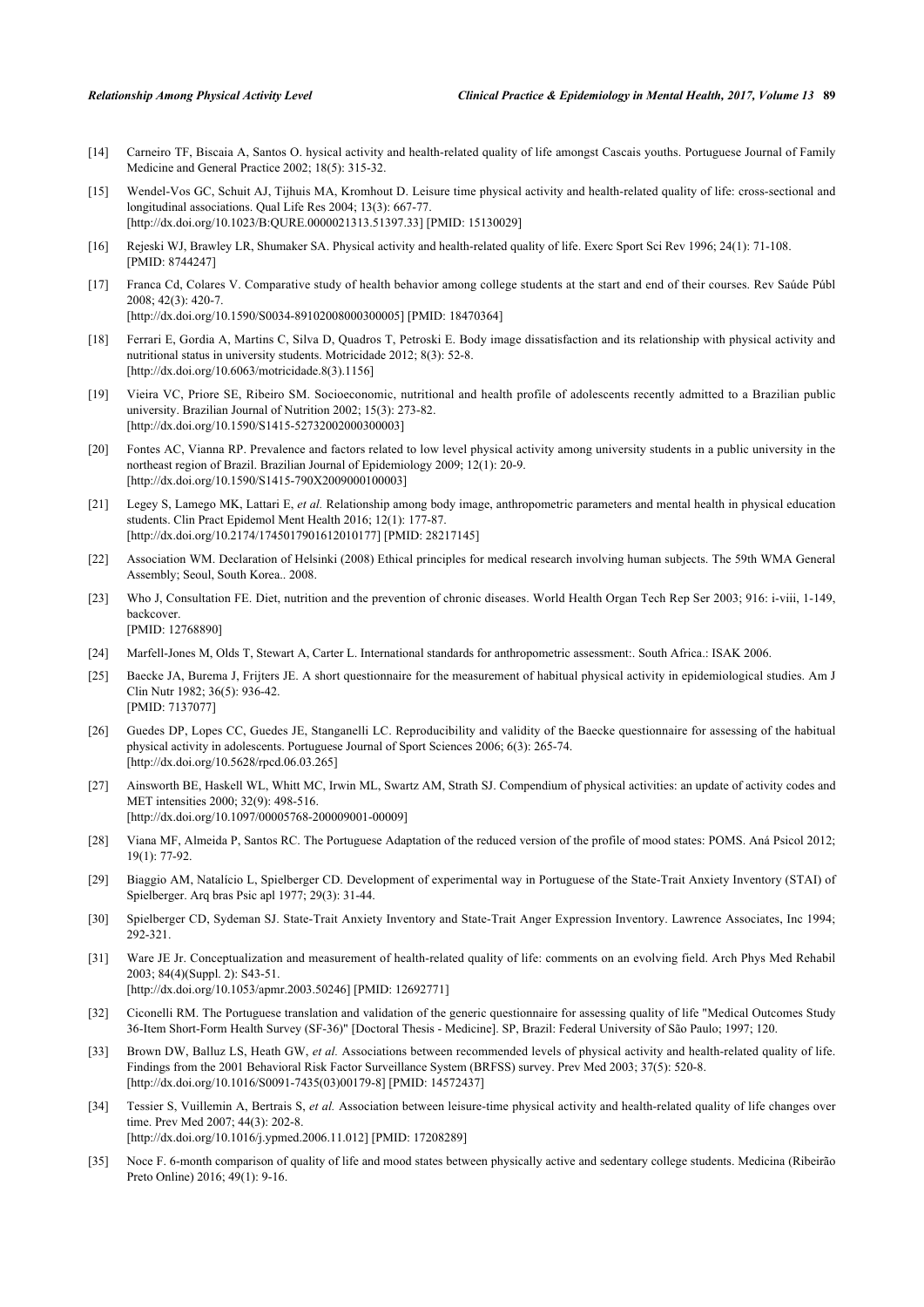- <span id="page-8-0"></span>[36] Silva RS, da Silva I, da Silva RA, Souza L, Tomasi E. Physical activity and quality of life. Ciênc saúde coletiva 2010; 15(1): 115-20. [\[http://dx.doi.org/10.1590/S1413-81232010000100017\]](http://dx.doi.org/10.1590/S1413-81232010000100017) [PMID: [20169238](http://www.ncbi.nlm.nih.gov/pubmed/20169238)]
- <span id="page-8-1"></span>[37] Bittar IG, Guerra RL, Lopes FC, de Mello MT, Antunes HK. The effects of a program of teaching games in psychobiological aspects of elderly women. Brazilian Journal of Geriatrics and Gerontology 2013; 16(4): 713-25. [\[http://dx.doi.org/10.1590/S1809-98232013000400006\]](http://dx.doi.org/10.1590/S1809-98232013000400006)
- <span id="page-8-2"></span>[38] Werneck FZ, Bara Filho MG, Ribeiro LC. Effects of physical exercise on mood states: a review. Rev Bras Psicol Esp Exercício 2006; 22-54.
- <span id="page-8-3"></span>[39] Tamayo A. Axiological priorities, physical activity and occupational stress. Rev adm contemp 2001; 5(3): 127-47. [\[http://dx.doi.org/10.1590/S1415-65552001000300007\]](http://dx.doi.org/10.1590/S1415-65552001000300007)
- <span id="page-8-4"></span>[40] Physical exercise benefits in quality of life. Brazilian Journal of Physical Activity & Health 2012; 8(2): 19-27.
- <span id="page-8-5"></span>[41] Evangelista AL, Santos EMM, Lopes CR. The association between the level of physical activity and mood states in patients with breast cancer treated with curative intent. RBM rev bras med 2015.
- <span id="page-8-6"></span>[42] Stort R, Silva Júnior F, Rebustini F. The effects of physical activity on the mood states in the work environment. REFELD 2006; 1(1): 26-33.
- <span id="page-8-7"></span>[43] Hansen CJ, Stevens LC, Coast JR. Exercise duration and mood state: how much is enough to feel better? Health Psychol 2001; 20(4): 267-75. [\[http://dx.doi.org/10.1037/0278-6133.20.4.267](http://dx.doi.org/10.1037/0278-6133.20.4.267)] [PMID: [11515738](http://www.ncbi.nlm.nih.gov/pubmed/11515738)]
- <span id="page-8-8"></span>[44] Farmer ME, Locke BZ, Mościcki EK, Dannenberg AL, Larson DB, Radloff LS. Physical activity and depressive symptoms: the NHANES I Epidemiologic Follow-up Study. Am J Epidemiol 1988; 128(6): 1340-51. [\[http://dx.doi.org/10.1093/oxfordjournals.aje.a115087\]](http://dx.doi.org/10.1093/oxfordjournals.aje.a115087) [PMID: [3264110](http://www.ncbi.nlm.nih.gov/pubmed/3264110)]
- <span id="page-8-9"></span>[45] Eriksen W, Bruusgaard D. Do physical leisure time activities prevent fatigue? A 15 month prospective study of nurses' aides. Br J Sports Med 2004; 38(3): 331-6. [\[http://dx.doi.org/10.1136/bjsm.2002.004390](http://dx.doi.org/10.1136/bjsm.2002.004390)] [PMID: [15155438\]](http://www.ncbi.nlm.nih.gov/pubmed/15155438)
- <span id="page-8-10"></span>[46] Yeung RR. The acute effects of exercise on mood state. J Psychosom Res 1996; 40(2): 123-41. [\[http://dx.doi.org/10.1016/0022-3999\(95\)00554-4](http://dx.doi.org/10.1016/0022-3999(95)00554-4)] [PMID: [8778396](http://www.ncbi.nlm.nih.gov/pubmed/8778396)]
- <span id="page-8-11"></span>[47] da Silva VB, Bigliassi M, Kanthack TF, *et al.* Influence of different cyclic exercise protocols on mood. Brazilian Journal of Science and Movement. 2014; 22(4): 146-55. [\[http://dx.doi.org/10.18511/0103-1716/rbcm.v22n4p146-155\]](http://dx.doi.org/10.18511/0103-1716/rbcm.v22n4p146-155)
- <span id="page-8-12"></span>[48] Petruzzello SJ, Landers DM, Hatfield BD, Kubitz KA, Salazar W. A meta-analysis on the anxiety-reducing effects of acute and chronic exercise. Outcomes and mechanisms. Sports Med 1991; 11(3): 143-82. [\[http://dx.doi.org/10.2165/00007256-199111030-00002](http://dx.doi.org/10.2165/00007256-199111030-00002)] [PMID: [1828608\]](http://www.ncbi.nlm.nih.gov/pubmed/1828608)
- <span id="page-8-13"></span>[49] Dishman RK. Physical activity and public health: mental health. Quest 1995; 47(3): 362-85. [\[http://dx.doi.org/10.1080/00336297.1995.10484164\]](http://dx.doi.org/10.1080/00336297.1995.10484164)
- <span id="page-8-14"></span>[50] Ransford CP. A role for amines in the antidepressant effect of exercise: a review. Med Sci Sports Exerc 1982; 14(1): 1-10. [\[http://dx.doi.org/10.1249/00005768-198201000-00001](http://dx.doi.org/10.1249/00005768-198201000-00001)] [PMID: [6280014\]](http://www.ncbi.nlm.nih.gov/pubmed/6280014)
- <span id="page-8-15"></span>[51] Morgan WP. Affective beneficence of vigorous physical activity. Med Sci Sports Exerc 1985; 17(1): 94-100. [\[http://dx.doi.org/10.1249/00005768-198502000-00015](http://dx.doi.org/10.1249/00005768-198502000-00015)] [PMID: [3157040\]](http://www.ncbi.nlm.nih.gov/pubmed/3157040)
- <span id="page-8-16"></span>[52] Vieira JL, Porcu M, dos Santos Buzzo VA. The practice of hydrogymnastics as a complementary treatment for patients with anxiety disorders. J Bras Psiquiatr 2009; 58(1): 8-16. [\[http://dx.doi.org/10.1590/S0047-20852009000100002\]](http://dx.doi.org/10.1590/S0047-20852009000100002)
- <span id="page-8-17"></span>[53] Aşçı FH. The effects of physical fitness training on trait anxiety and physical self-concept of female university students. Psychol Sport Exerc 2003; 4(3): 255-64. [\[http://dx.doi.org/10.1016/S1469-0292\(02\)00009-2\]](http://dx.doi.org/10.1016/S1469-0292(02)00009-2)
- <span id="page-8-18"></span>[54] Brown DR, Morgan WP, Raglin JS. Effects of exercise and rest on the state anxiety and blood pressure of physically challenged college students. J Sports Med Phys Fitness 1993; 33(3): 300-5. [PMID: [8107484\]](http://www.ncbi.nlm.nih.gov/pubmed/8107484)
- <span id="page-8-19"></span>[55] Araújo SR, de Mello MT, Leite JR. [Anxiety disorders and physical exercise]. Rev Bras Psiquiatr 2007; 29(2): 164-71. [PMID: [17639256\]](http://www.ncbi.nlm.nih.gov/pubmed/17639256)
- <span id="page-8-20"></span>[56] Hall EE, Ekkekakis P, Petruzzello SJ. The affective beneficence of vigorous exercise revisited. Br J Health Psychol 2002; 7(Pt 1): 47-66. [\[http://dx.doi.org/10.1348/135910702169358\]](http://dx.doi.org/10.1348/135910702169358) [PMID: [14596717](http://www.ncbi.nlm.nih.gov/pubmed/14596717)]
- <span id="page-8-21"></span>[57] Tomé TH, Valentini NC. Benefits of systematic physical activities on individual's psychological parameters: a study about anxiety and aggression. Journal of Physical Education 2008; 17(2): 123-30.
- <span id="page-8-22"></span>[58] Long BC, Stavel Rv. Effects of exercise training on anxiety: A meta-analysis. J Appl Sport Psychol 1995; 7(2): 167-89. [\[http://dx.doi.org/10.1080/10413209508406963\]](http://dx.doi.org/10.1080/10413209508406963)
- <span id="page-8-23"></span>[59] Cheik N, Reis I, Heredia R, Ventura M, Tufik S, Antunes H. Effects of the physical exercise and physial activity on the depression and anxiety in elderly. Rev Bras Ciênc Mov 2003; 11: 45-52.
- <span id="page-8-24"></span>[60] De Moor MH, Boomsma DI, Stubbe JH, Willemsen G, de Geus EJ. Testing causality in the association between regular exercise and symptoms of anxiety and depression. Arch Gen Psychiatry 2008; 65(8): 897-905.